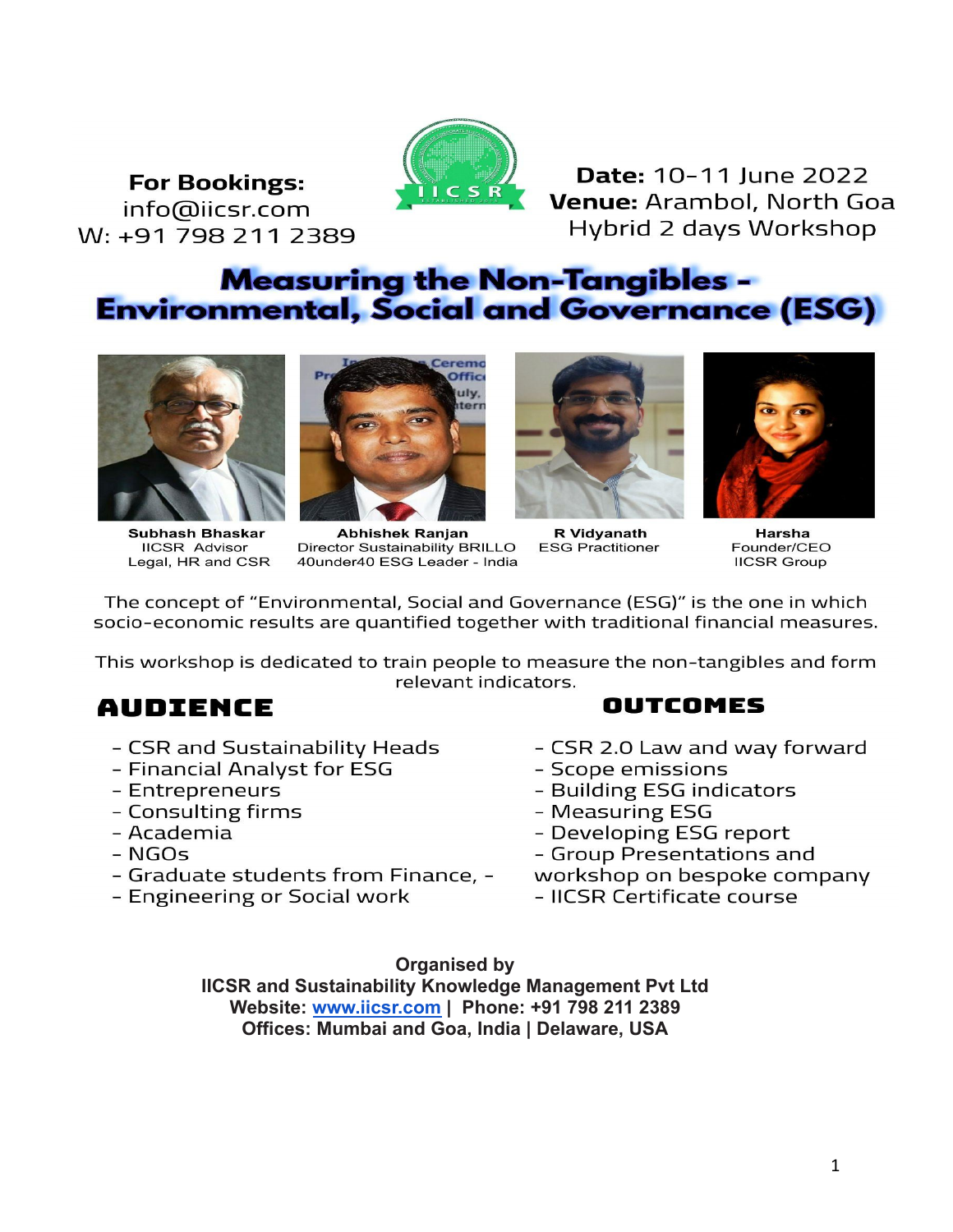

### **Content**

| <b>Measuring the Non-tangibles</b>                        |                         |
|-----------------------------------------------------------|-------------------------|
| <b>Environmental, Social and Governance (ESG) studies</b> |                         |
| <b>Outcomes</b>                                           | 3                       |
| <b>Audience</b>                                           | $\mathbf{3}$            |
| <b>Workshop Schedule</b>                                  | $\overline{\mathbf{4}}$ |
| <b>Trainers</b>                                           | 6                       |
| <b>Industry Speakers</b>                                  | 6                       |
| <b>Venue</b>                                              | 6                       |
| <b>Proposed Dates</b>                                     | 6                       |
| <b>Deliverables</b>                                       | 6                       |
| <b>Fees</b>                                               | $6\phantom{1}6$         |
| <b>About IICSR Group</b>                                  | $\overline{7}$          |
| <b>Testimonials</b>                                       |                         |
| <b>Annexure - Profiles of the trainers</b>                |                         |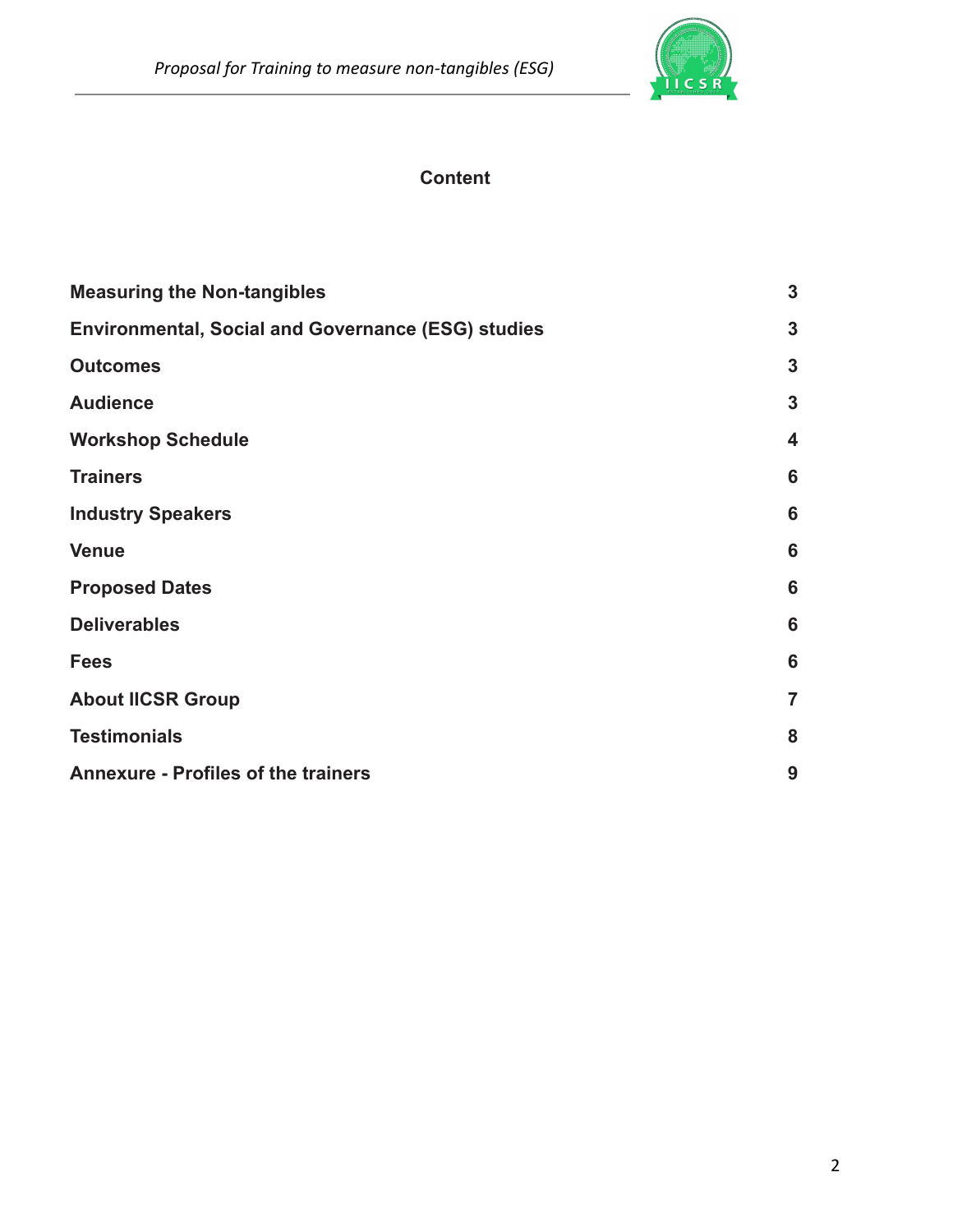

### **Measuring the Non-tangibles**

#### <span id="page-2-0"></span>**● Impact assessment on Environmental, Social and Governance (ESG) and Sustainable Development Goals (SDGs) studies**

<span id="page-2-1"></span>Investment in social causes will remain ironically inefficient unless the social sector comes up with transparent ways to measure, monitor and report resource mobilisation and impact. Corporate Social Responsibility has become an important fragment of social development framework and business performance, globally and especially in an Emerging Market like India where it's legal compliance matter.

Investors in for-profit companies have clear measures of company performance in meeting their economic objectives. However, the effectiveness of investments for social causes is more difficult to measure, since the visibility of impact is long term.

The concept of "**Environmental, Social and Governance (ESG)**" and **"Sustainable development Goals (SDGs)"** are the one's in which socio-economic results are quantified together with traditional financial measures.

This workshop is dedicated to train people to measure the non-tangibles and form relevant indicators.

## <span id="page-2-2"></span>**Outcomes**

- CSR 2.0 Law
- Concepts of collecting data, analysing and presentation
- Building indicators backward integration/ forward integration
- Measuring ESG and SDGs
- <span id="page-2-3"></span>● Report writing

## **Audience**

- CSR and Sustainability Heads
- CSR and Sustainability Executives
- Financial Analyst for ESG
- Entrepreneurs
- Consulting firms
- Academia
- NGOs
- Graduate students from Finance, Engineering or Social work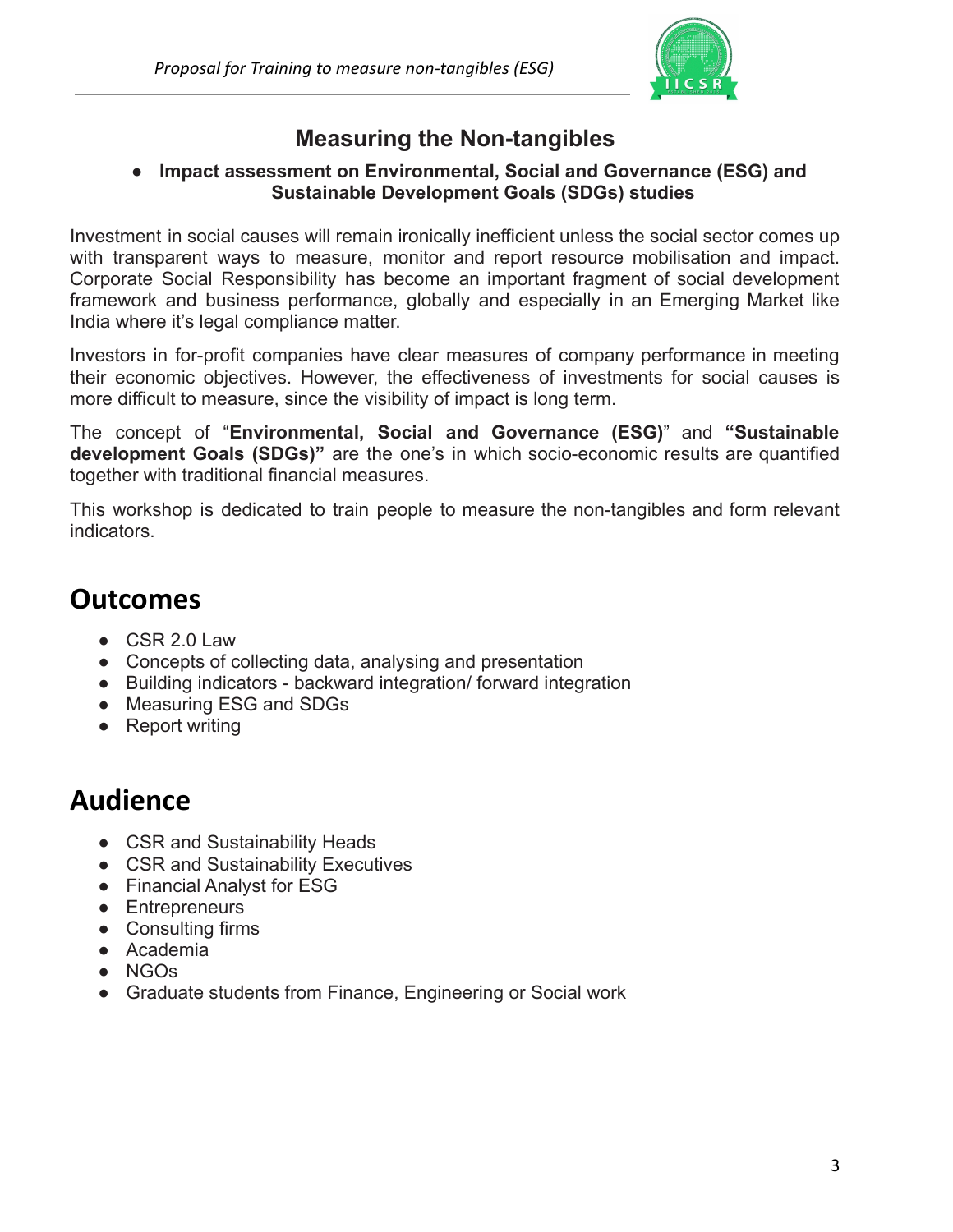

# **Workshop Schedule**

### <span id="page-3-0"></span>**Day 1**

| <b>Duration</b>                     | <b>Topic</b>                                                                                                                                                                                                                                   | <b>Trainer</b>                     |
|-------------------------------------|------------------------------------------------------------------------------------------------------------------------------------------------------------------------------------------------------------------------------------------------|------------------------------------|
| 10 am - 11 am                       | <b>CSR Law 2.0</b><br>Indian Government compliances<br>Importance of Non-Financial reports<br>International trends                                                                                                                             | Subhash Bhaskar                    |
| 11:00 am - 11:15 am                 | Tea break                                                                                                                                                                                                                                      |                                    |
| 11:15 am - 1:00 pm                  | <b>Introduction - ESG and SDG</b><br>Areas of implementation in business and<br>foundation arms<br>How and why are investors using ESG for<br>investments?                                                                                     | R Vidyanath                        |
| 1:00 pm $- 2:00$ pm                 | Lunch                                                                                                                                                                                                                                          |                                    |
| $2:00 \text{ pm} - 3:15 \text{ pm}$ | <b>Impact Assessment</b><br>Forming cause based indicators wrt<br>$\bullet$<br>Environment, Social, Governance (ESG),<br>in accordance to the Sustainable<br>development goals (SDGs)<br>Forming industry based indicators wrt the<br>audience | R Vidyanath                        |
| $3:15$ pm - $3:30$ pm               | Tea break                                                                                                                                                                                                                                      |                                    |
| $3:30$ pm $-5:00$ pm                | <b>Methodology development</b><br>(referring existing methodologies)<br>Developing customised methodology to<br>rate<br>Models of answers<br>Calculating on the basis of indicators<br>formed                                                  | Abhishek Ranjan and<br>R Vidyanath |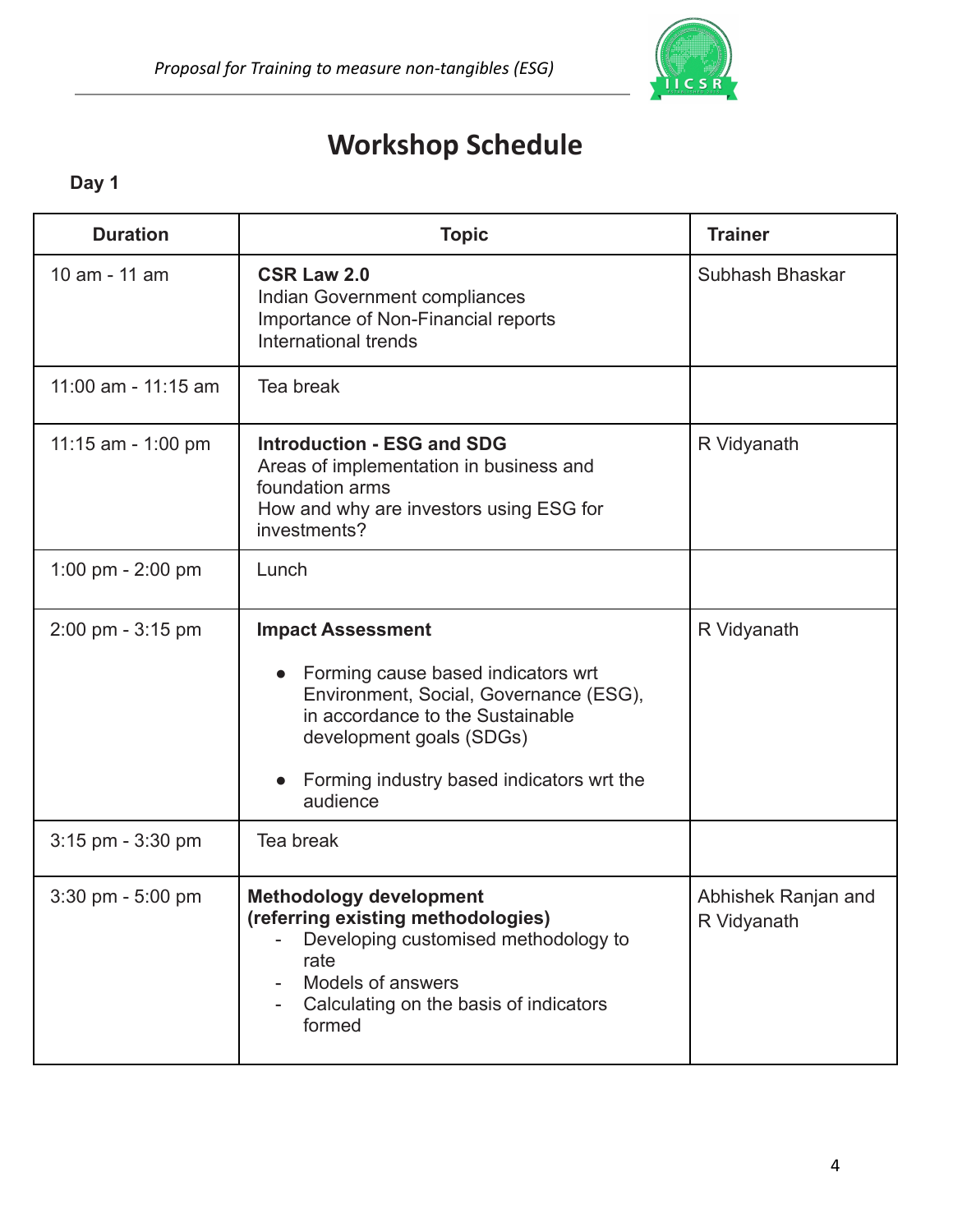

### **Day 2**

| <b>Duration</b>                     | <b>Topic</b>                                                                                                                                                                                                    | <b>Trainer</b>                                                                                |
|-------------------------------------|-----------------------------------------------------------------------------------------------------------------------------------------------------------------------------------------------------------------|-----------------------------------------------------------------------------------------------|
| 10 am - 11 am                       | <b>Group formation</b><br>Sample project selection<br>Stakeholder mapping                                                                                                                                       | R Vidyanath                                                                                   |
| 11:00 am - 11:15 am                 | Tea break                                                                                                                                                                                                       |                                                                                               |
| 11:15 am - 1:00 pm                  | <b>Bespoke rating the company</b><br>Building indicators cause and company wise<br>Implementing the methodology for rating and<br>impact measurement on quantitative<br>indicators<br>Report writing/presenting | R Vidyanath and<br>Subhash Bhaskar                                                            |
| 1:00 pm $- 2:00$ pm                 | Lunch                                                                                                                                                                                                           |                                                                                               |
| 2:00 pm - 4:00 pm                   | <b>Group Presentations</b>                                                                                                                                                                                      | Abhishek Ranjan/<br>Subhash Bhaskar/R<br>Vidyanath                                            |
| $4:00 \text{ pm} - 5:00 \text{ pm}$ | Virtual Industry interaction                                                                                                                                                                                    | Sanjeev Kumar,<br>Sembcorp energy  <br>Deepak Arora,<br>Nayaara Energy  <br>Anupam Nidhi, HZL |
| 4:00 pm to 4:30 pm                  | Summary of the workshop                                                                                                                                                                                         | Subhash Bhaskar                                                                               |
| 4:30 pm - 5:00 pm                   | Concluding remarks and feedback                                                                                                                                                                                 | Harsha                                                                                        |
|                                     | Assessments are based on Group presentation<br>and 10 objective questions during the session                                                                                                                    |                                                                                               |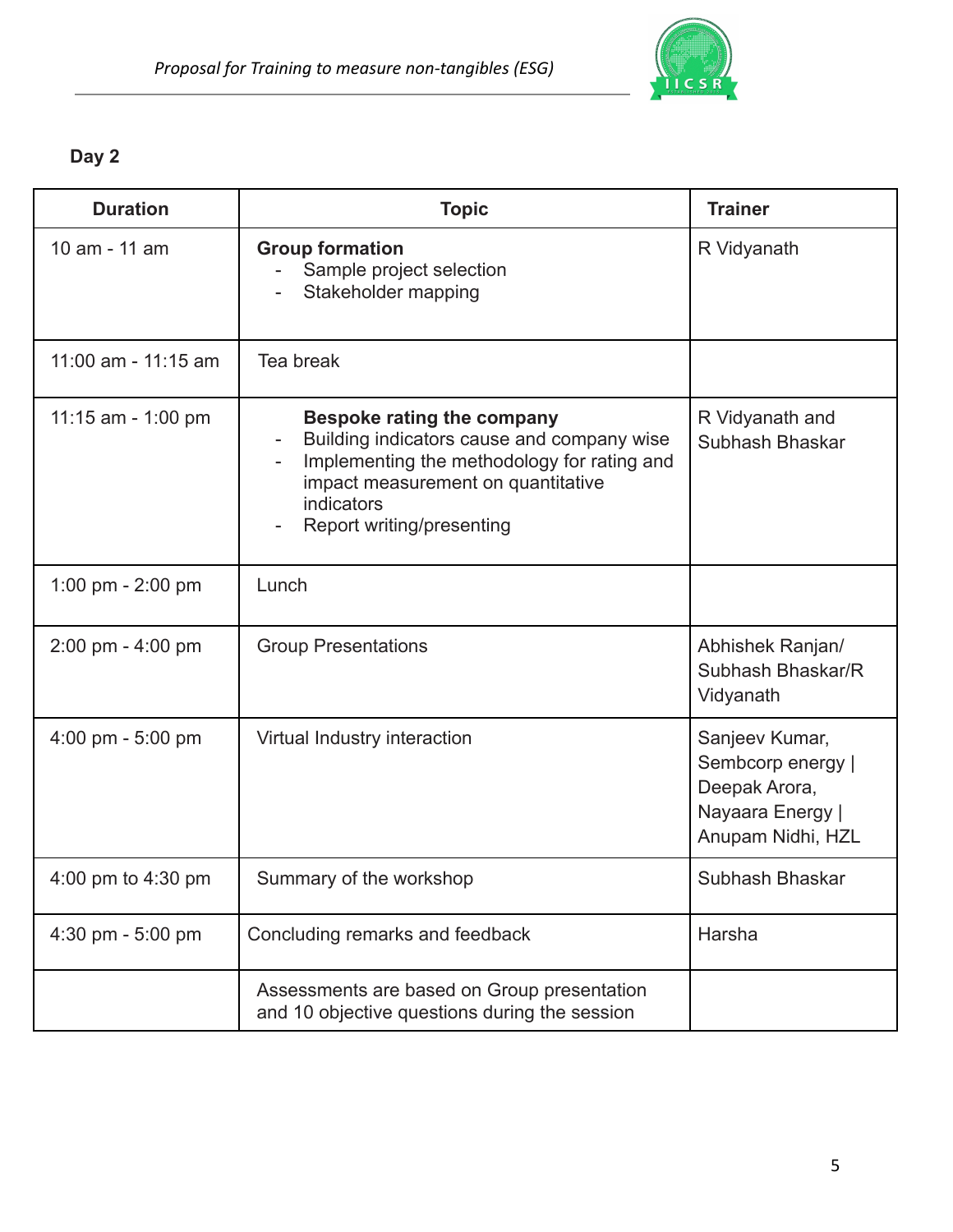

# <span id="page-5-0"></span>**Trainers**

- Subhash Bhaskar
- R Vidyanath
- <span id="page-5-1"></span>● Abhishek Rajan

# **Industry Guest Speakers**

Sanjeev Kumar, Sembcorp energy Anupam Nidhi, HZL Deepak Arora, Nayaara Energy Santhosh Jayaram, HCL and others

## <span id="page-5-2"></span>**Venue**

<span id="page-5-3"></span>Nanu Resort, North Goa - Arambol

# **Proposed Dates**

<span id="page-5-4"></span>Friday 10th - Saturday 11th June 2022

# **Deliverables**

- Training Hybrid mode
- Joint Certificate of IICSR and MEPSC
- 2 days 1 night stay at North Goa
- Recordings available for future reference
- IICSR customised Course content book
- IICSR Alumni network membership
- <span id="page-5-5"></span>● IICSR LMS access

# **Fees**

In person - INR 30,000/- (Inclusive of 1 night accommodation and 2 days workshop) In person but not residential - INR 22,000 (including of hospitality)

In virtual - INR 12,000/- (Inclusive of live streaming the workshop, certificate, access to IICSR

LMS)

Book online:

<https://www.townscript.com/e/measuring-nontangibles-environmental-social-governance-esg-020143>

For group discounts - [info@iicsr.com](mailto:info@iicsr.com) | +91 798 211 2389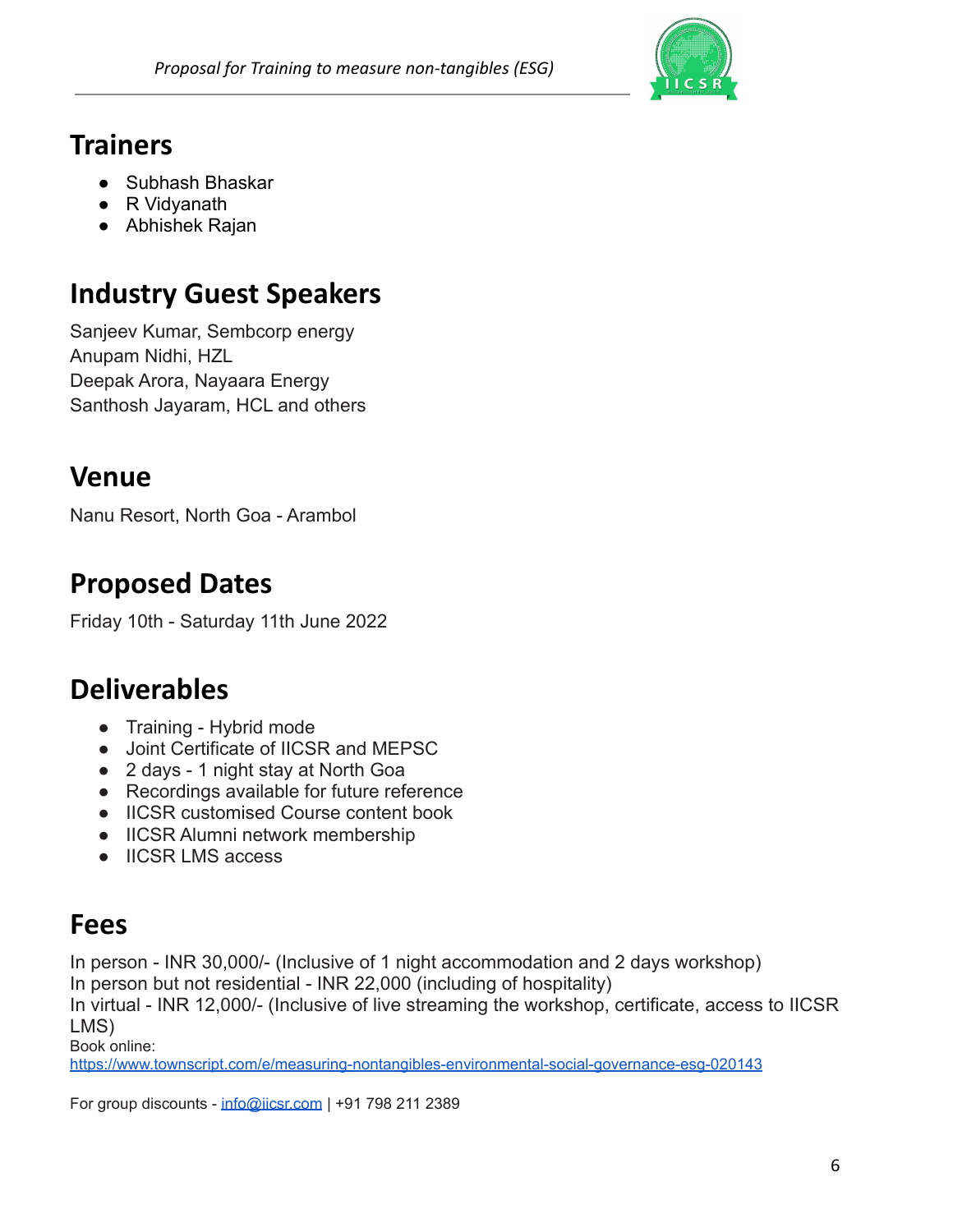

# **About IICSR Group**

<span id="page-6-0"></span>International Institute of Corporate Sustainability and Responsibility (IICSR) Group which was established in 2010 as a project implementation and advisory, training, research, and development institute dedicated to Responsible Business practises. Ekjaa Foundation, SDG Cart incubation, Invalumetrics are the initiatives of IICSR Group.

IICSR and Sustainability knowledge management is India's leading institute to impart knowledge on Responsible Business leadership. We offer courses with International practitioners to develop the global workforce of trained professionals for Sustainable Development. The courses are delivered by online and offline modes coupled with working on research papers, live projects solving global problems for senior executives, for students offering internships, and placement assistance. Our trainers are leading practitioners based in India, Africa, Europe, the USA, and other countries. We are also among the first one's in India to curate 2 years full-time dual degree courses in MBA in CSR. It is among the first institutes affiliated with MEPSC (A sector skills council under Ministry of Skills Development and Entrepreneurship) for all its courses in CSR, Sustainability and Responsible Business Leadership.

The online courses are listed on - [www.iicsronlineinstitute.com](https://www.iicsronlineinstitute.com) Our Work - [IICSR Portfolio](https://docs.google.com/presentation/d/1gmp_gxMQ7YfCXIe_wOwlPFfTKyFYVFQ-/edit?usp=sharing&ouid=114510451953840546735&rtpof=true&sd=true)

### **Management and Entrepreneurship and Professional skills council (MEPSC)**

MEPSC is a Sector Skill Council, committed to creating a technically and professionally competent workforce and industry professionals for both national and international. A huge percentage of Indian graduates are unemployable due to a lack of skills both technical and generic expected by employers. While a maximum of the applicants gets hired on the grounds of their technical skills and often get fired due to lack of generic skills. It is the set of Generic/ Behavioural/ Soft/ Employability Skills that creates diversity to the potency of the individual.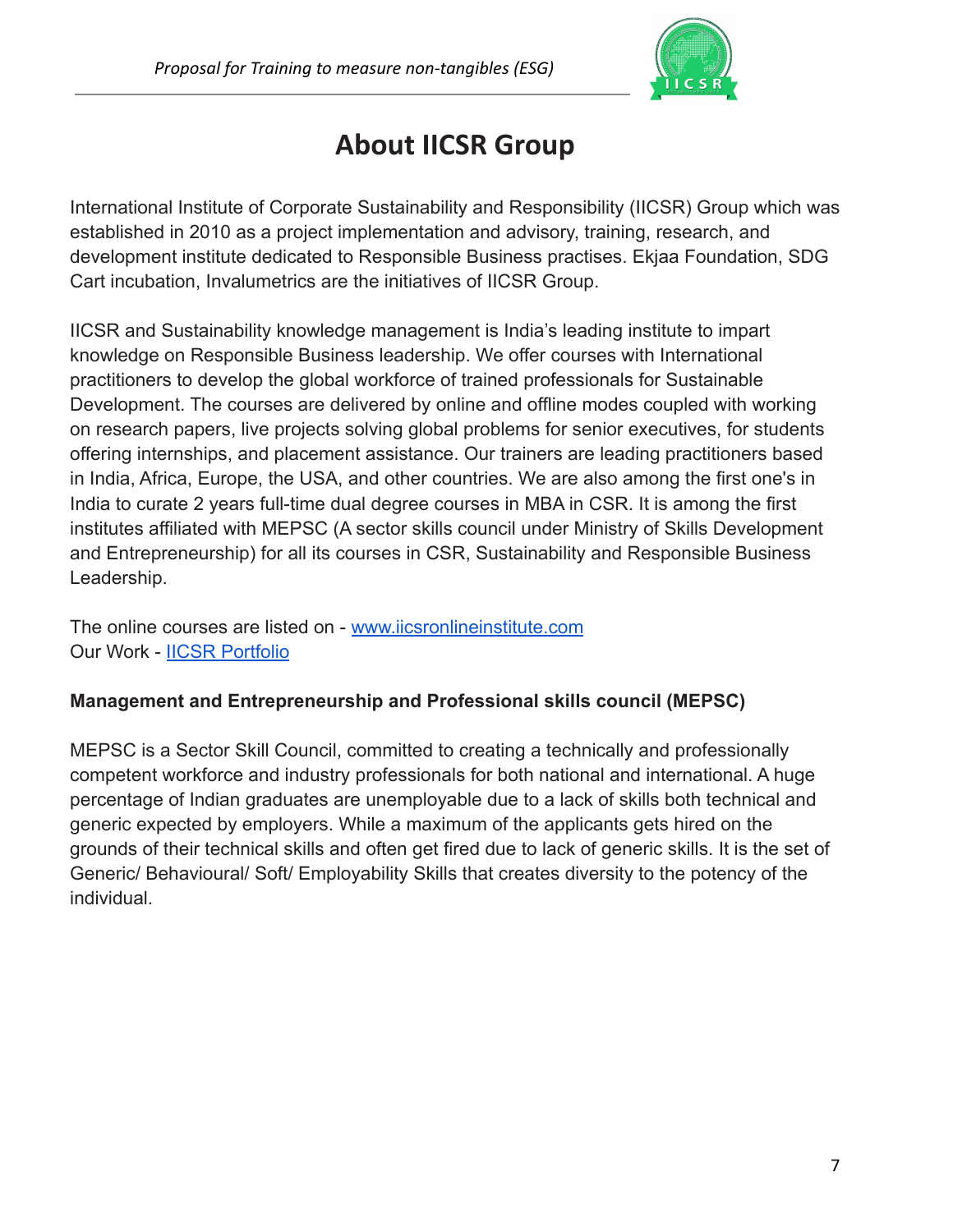

# **Testimonials**

<span id="page-7-0"></span>"IICSR has conducted stupendous training to our entire Board and went to the nuances of explaining the concepts of CSR and Sustainability" Sanjukta Raiguru, Former MD SBI **Foundation** 

"I had attended the ESG training program conducted by the IICSR Group. I am thoroughly satisfied with the training, faculty and the course content. I think the course maintains a good balance both from a theoretical and practical perspective." Abhishek Kamath, Decimal Point Analytics (Cohort - Value creation by ESG)

"The learning by the tutors by highly practical and industry expert interaction helped in better understanding of the topics." Ankaj Sharma, Reliance Foundation (Cohort - Sustainability Indices)

"The sessions were excellent and it gave the participant a global review of CSR." R. Bindu, Indian Oil Corporation Limited (IOCL) (Cohort - COVID19 Transformation of CSR and Sustainability to New Era)

"I am thoroughly satisfied with the training, faculty and the course content." - Charu Patwal, Tata Consultancy Services (Cohort - Project Management)

"Before this course we hardly knew about ESG, specifically about how company can become ESG compliant but after the course and group project there is the substantial increase in the knowledge" - Shweta Rai, IFCI Limited (Cohort - ESG Introduction to Implementation)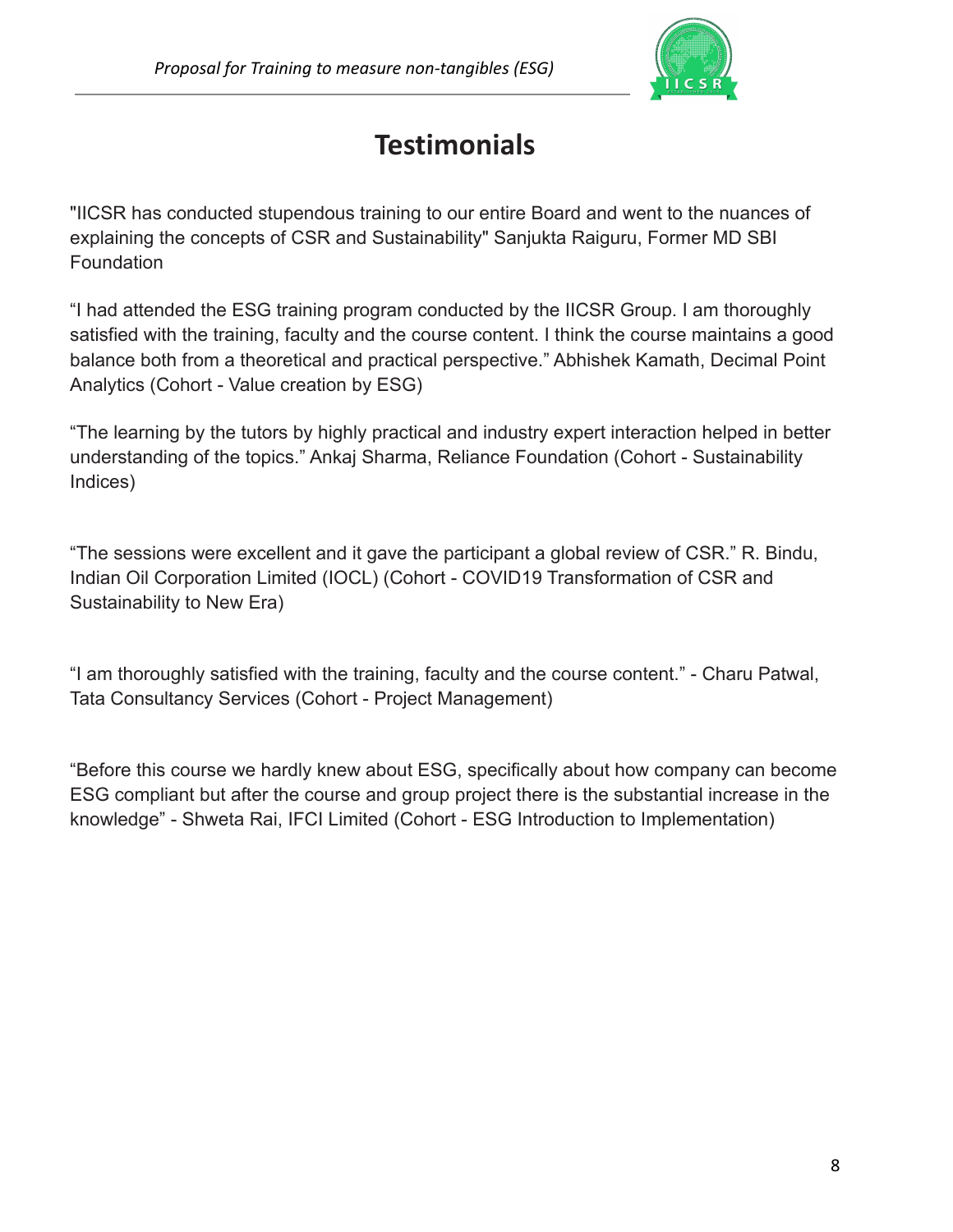

# **Annexure - Profiles of the trainers**

### <span id="page-8-0"></span>**R Vidyanath, Deloitte: <https://www.linkedin.com/in/rvidyanath/>**

Vidyanath has around 12 years of experience in advising organizations in their sustainability journey, focusing on ESG frameworks and disclosures, ESG performance assessment, carbon footprinting, stakeholder engagement, responsible supply chain, environment and social advisory, research & development, and project management. Vidyanath has worked with various corporates and institutions globally including Ministries, bilateral funding institutions, the central and states government, and public sector units from various sectors. He has provided various advisory services and led niche assignments, such as ESG performance assessment, ESG framework and disclosure development, water balance audits, climate change, EHS audits, and GHG accounting.

#### **Abhishek Ranjan, BRILLO: <https://www.linkedin.com/in/iabhishekranjan/>**

- Abhishek Ranjan Director, Sustainability, Brillio A Bain Capital Company #FortyUnder40 ESG Leader
- As the global head of Brillio's sustainability programs and associated thought leadership and communications, Abhishek built the sustainability practice along with the award-winning CSR program "Brillio Bringing Smiles – which aimed at helping 100,000+ underserved children. He is leading the Carbon Neutral program, D&I, Alumni Programs, and Employee outreach at Brillio.
- Abhishek is an alumnus of IMT Ghaziabad where he also served as College Secretary and co-founded its Social Club, MADF. He has done an executive management program in CSR from IIMB and Digital Marketing from ISB. He started his career with IBM and later worked for Oracle FSSL, where he was credited for setting up the Customer Centres and Industry Relations function in India.
- Abhishek is an adjunct faculty at Christ University and teaches Sustainability and CSR at IMTG, Nalanda University and NMIMS. He is also a member of the Board of Studies at Tumkur University. Abhishek is the head of the ASSOCHAM's South India CSR forum and does pro-bono volunteering with Rotary and several social and non-profit organisations.
- Abhishek is an international repute speaker and has been invited by the UN organisations, LinkedIn, and more than 50 colleges world-wide. He has been awarded by ASSOCHAM, Stevie – American Business Award, Rotary, FKCCI, for his Sustainability thought leadership work and recently awarded as CSR Person of the Year – 2021 by India CSR Network and Top 20 Diversity Leaders of 2021 by JobsForHer